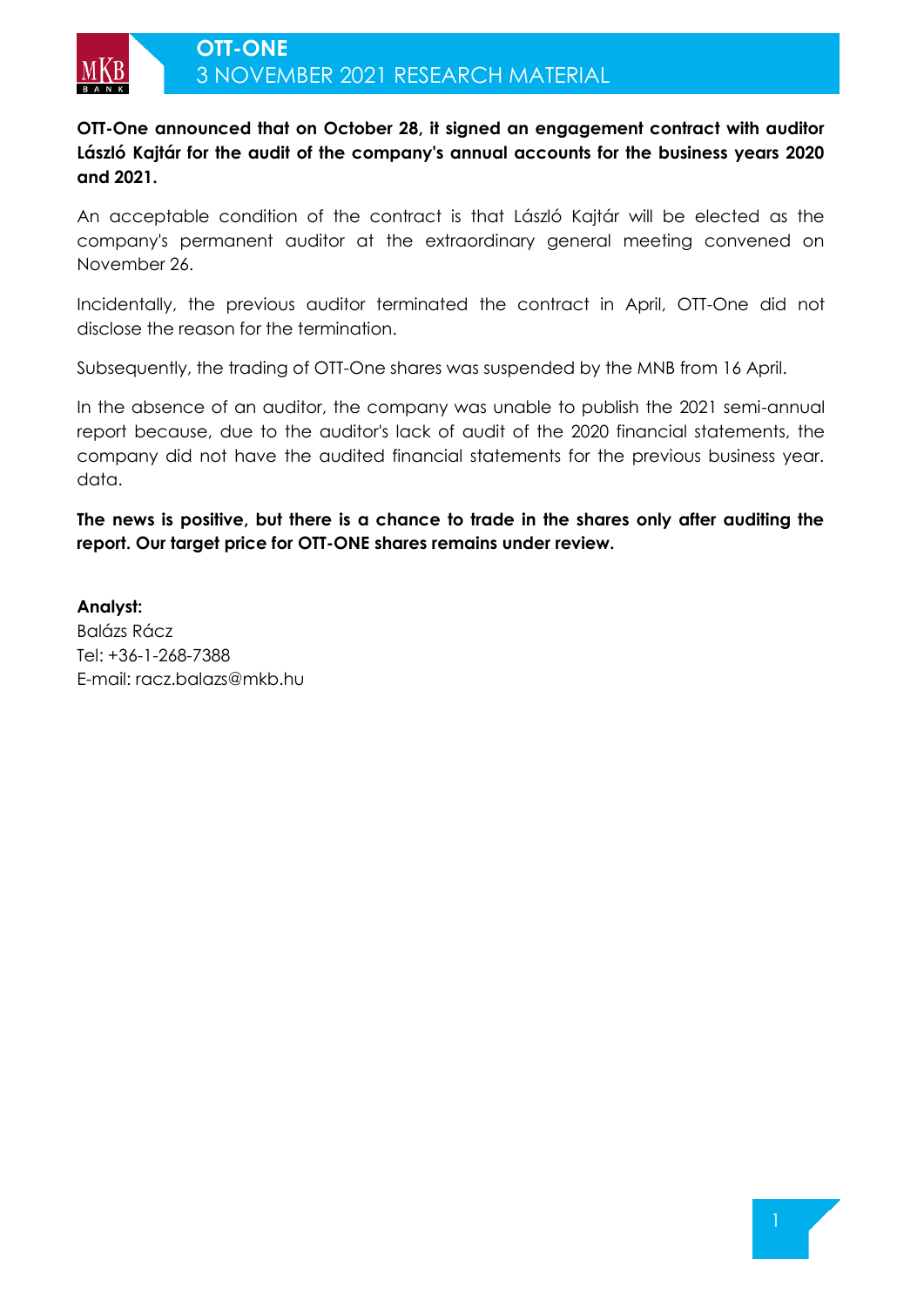**DISCLAIMER**

1. This research/commentary was prepared by the assignment of Budapest Stock Exchange Ltd. (registered seat: 1054 Budapest, Szabadság tér 7. Platina torony I. ép. IV. emelet; company registration number: 01-10- 044764, hereinafter: BSE) under the agreement which was concluded by and between BSE and MKB Bank Plc. (registered seat: H-1056 Budapest Váci utca 38., company registration number: 01-10-040952, hereinafter: Investment Service Provider or MKB Bank)

2. BSE shall not be liable for the content of this research/commentary, especially for the accuracy and completeness of the information therein and for the forecasts and conclusions; the Service Provider shall be solely liable for these. The Service Provider is entitled to all copyrights regarding this research/commentary however BSE is entitled to use and advertise/spread it but BSE shall not modify its content.

3. This research/commentary shall not be qualified as investment advice specified in Point 9 Section 4 (2) of Act No. CXXXVIII of 2007 on Investment Firms and Commodity Dealers and on the Regulations Governing their Activities. Furthermore, this document shall not be qualified as an offer or call to tenders for the purchase, sale or hold of the financial instrument(s) concerned by the research/commentary.

4. All information used in the publication of this material has been compiled from publicly available sources that are believed to be reliable; however MKB Bank does not guarantee the accuracy or completeness of this material. Opinions contained in this report represent those of the research department of MKB Bank at the time of publication and are subject to change without notice.

5. Past performance is not necessarily a guide to future performance. Forward-looking information or statements in this report contain information that is based on assumptions, forecasts of future results, estimates of amounts not yet determinable, and therefore involve known and unknown risks, uncertainties and other factors which may cause the actual results, performance or achievements of their subject matter to be materially different from current expectations. Investors are advised to assess the nature and risks of the financial instruments and investment services. A well-founded investment decision can be made only in possession of all the relevant information, therefore investors are hereby explicitly advised to read carefully the information material, contractual provisions, conditions list and general business terms in order to be able to decide if the investment is in line with their risk bearing capacity. MKB Bank also recommends collecting information about the tax consequences and other relevant laws concerning investment services in the financial instruments mentioned in this document.

6. This document is provided for information purposes only, therefore the information provided in or derived from it is not intended to be, and should not be construed in any manner whatsoever as personalised advice or as a solicitation to effect, or attempt to effect, any transaction in a financial instrument (e.g. recommendation to buy, sell, hold) or as a solicitation to enter into an agreement or to any other commitment with regards to the financial instrument discussed. Any such offer would be made only after a prospective participant had completed its independent investigation of the securities, instruments, or transactions and received all information it required to make its investment decision. MKB Bank excludes any liability for any investment decision based on this document.

7. MKB Bank is entitled to provide market making, investment services or ancillary services regarding the financial instruments discussed in this document.

8. Content of this material enjoys copyright protection according to Act LXXVI. of 1999 on copyright, and may therefore be copied, published, distributed or used in any other form only with prior written consent of MKB Bank. All rights reserved. Unauthorized use is prohibited.

### **Change from the prior research**

Our first research was published on 31 August 2020. In that Initiating Coverage our target price was HUF 296. The changes in fundamental factors and the operation in the Company required an update of our model and the target price. Based on changes mentioned above, our target price was changed from HUF 296 HUF 275 on October 12 2020 which is 7,09 % lower than the precious target price. Based on the suspension of trading of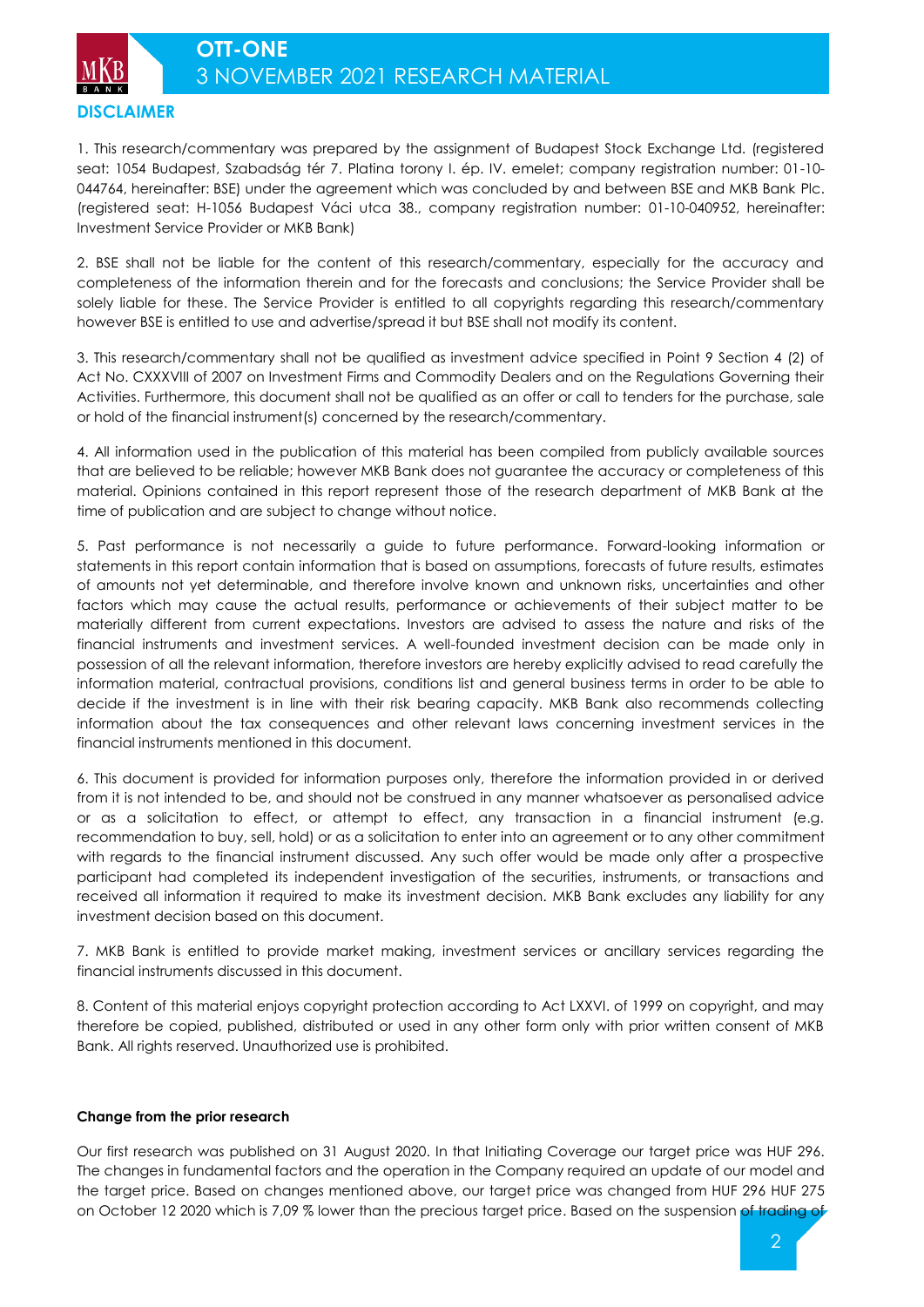

the Company's shares mentioned above, we do not currently have a valid target price for the Company's shares, as we put our price target under review.

## **DISCLAIMER**

1. This research/commentary was prepared by the assignment of Budapest Stock Exchange Ltd. (registered seat: 1054 Budapest, Szabadság tér 7. Platina torony I. ép. IV. emelet; company registration number: 01-10- 044764, hereinafter: BSE) under the agreement which was concluded by and between BSE and MKB Bank Ltd. (registered seat: H-1056 Budapest Váci utca 38., company registration number: 01-10-040952, hereinafter: Investment Service Provider)

2. BSE shall not be liable for the content of this research/commentary, especially for the accuracy and completeness of the information therein and for the forecasts and conclusions; the Service Provider shall be solely liable for these. The Service Provider is entitled to all copyrights regarding this research/commentary however BSE is entitled to use and advertise/spread it but BSE shall not modify its content.

3. This research/commentary shall not be qualified as investment advice specified in Point 9 Section 4 (2) of Act No. CXXXVIII of 2007 on Investment Firms and Commodity Dealers and on the Regulations Governing their Activities. Furthermore, this document shall not be qualified as an offer or call to tenders for the purchase, sale or hold of the financial instrument(s) concerned by the research/commentary.

4. All information used in the publication of this material has been compiled from publicly available sources that are believed to be reliable; however MKB Bank does not guarantee the accuracy or completeness of this material. Opinions contained in this report represent those of the research department of MKB Bank at the time of publication and are subject to change without notice.

5. Past performance is not necessarily a guide to future performance. Forward-looking information or statements in this report contain information that is based on assumptions, forecasts of future results, estimates of amounts not yet determinable, and therefore involve known and unknown risks, uncertainties and other factors which may cause the actual results, performance or achievements of their subject matter to be materially different from current expectations. Investors are advised to assess the nature and risks of the financial instruments and investment services. A well-founded investment decision can be made only in possession of all the relevant information, therefore investors are hereby explicitly advised to read carefully the information material, contractual provisions, conditions list and general business terms in order to be able to decide if the investment is in line with their risk bearing capacity. MKB Bank also recommends collecting information about the tax consequences and other relevant laws concerning investment services in the financial instruments mentioned in this document.

6. This document is provided for information purposes only, therefore the information provided in or derived from it is not intended to be, and should not be construed in any manner whatsoever as personalised advice or as a solicitation to effect, or attempt to effect, any transaction in a financial instrument (e.g. recommendation to buy, sell, hold) or as a solicitation to enter into an agreement or to any other commitment with regards to the financial instrument discussed. Any such offer would be made only after a prospective participant had completed its independent investigation of the securities, instruments, or transactions and received all information it required to make its investment decision. MKB Bank excludes any liability for any investment decision based on this document.

7. MKB Bank is entitled to provide market making, investment services or ancillary services regarding the financial instruments discussed in this document.

8. Content of this material enjoys copyright protection according to Act LXXVI. of 1999 on copyright, and may therefore be copied, published, distributed or used in any other form only with prior written consent of MKB Bank. All rights reserved. Unauthorized use is prohibited.